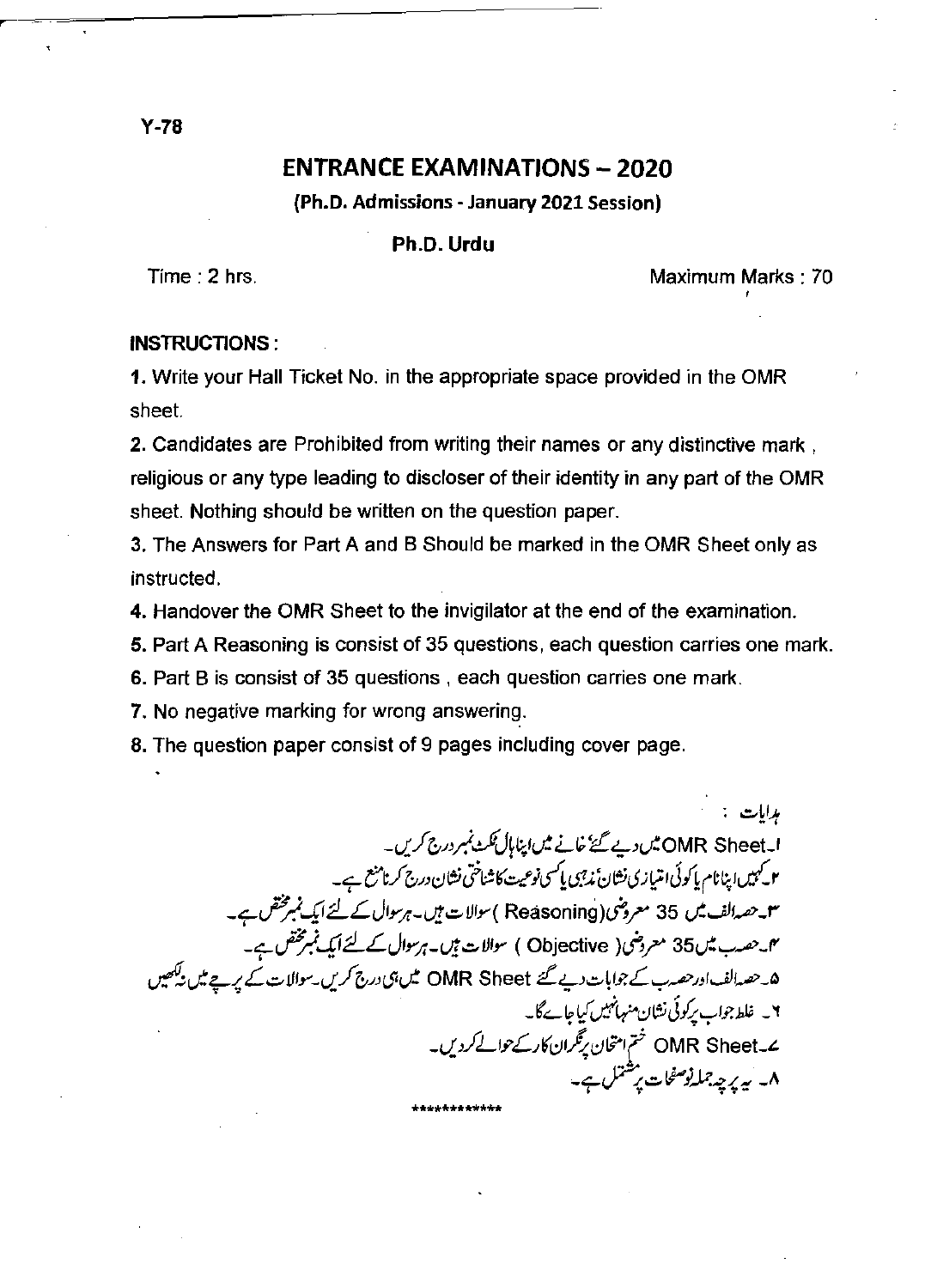(B) امریکه

(D) آسٹریلیا

(B) کندکوري چندر شيڪھرراؤ

(D) كۇنى چندرىشى*كى ر*ادَ

 $35 X 1 = 35$ 

## **PART-A**

# حصہُ الفَ

1- آکسفورڈیونیورٹی کہاں داقع ہے؟ انگلینڈ (A)<br>من  $x^*$  (C) 2 - تلنگاندریاست کے چیف منسٹرکا پورانام کیاہے؟ .<br>(A) کلوا کرتی چند مختیکھرراؤ (C) كلواكىنى<sub>لا</sub> چندرىشى*كى ر*اؤ HDFC -3 كامطلب؟

Housing Development Finance Corporation Ltd (A Hyderabad Development Finance Corporation Ltd (B Haryana Development Finance Corporation Ltd (C Haryana Dairy and Food Corporation Ltd (D

B) بڈیوں کی کمزوری D) خون کې کې

B) سمبر D) راج کپور

A.S.A.P -6 سے کیامرادے۔

A) انتقال *کر*جانا

C)خواجداحمدعباس

A) سليم جاويد

A) نظر کی کمز در پی

C) آنتوں کی کمزوری - ۱٫۰۰۰ سال کردن<br>5- فلم''میرانام جوکر'' کی کہانی مس نے لکھی؟

as soon as possible (A

.<br>C) اپنی تخلیق کودوسروں کی قرارد ینا

4- جسم میں وٹامن۔ڈی کی کمی ہونے پر کیاہوتا ہے؟

Asst Superintendent of Andhra Prades (B

Agreement of Shimla Agartala Police (C

American and Asian Agreement Property (D 7- تحقيقى اصطلاح'' انتخال '' كامطلب؟

B) تحلیل ہوجانا<br>D) دوسروں کی تخلیق کواپنا بنالینا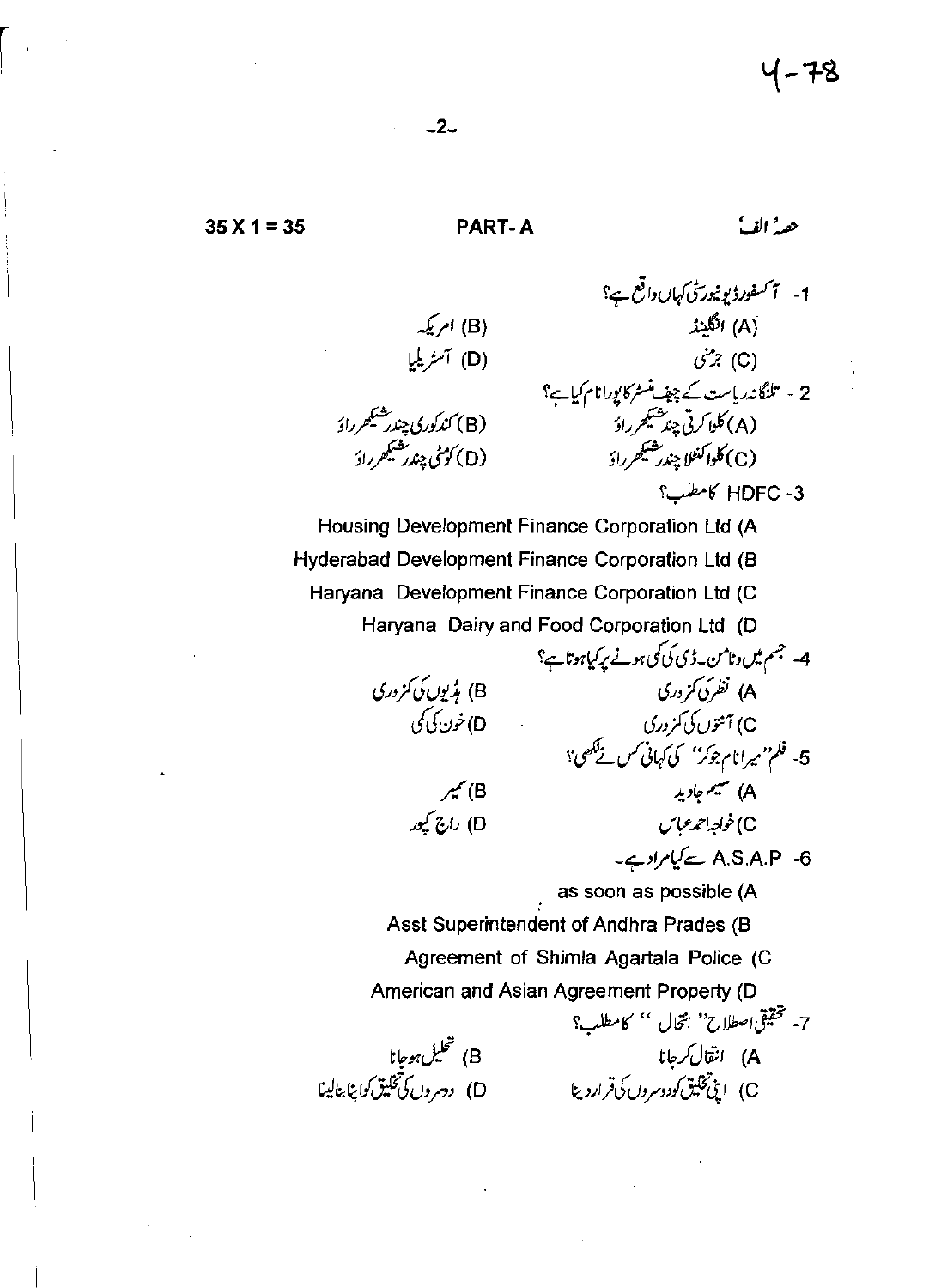8- منتج ہندسہ کی نشاند ہی گیجیے ؟ 9, 5, 6, 10.5, 23, ? 50 (A 60 (B 65<sup>'</sup>(C 55 (D بے جوڑ کی نشاندیں کیچی؟  $-9$ A) كى بورڈ **bl** (B D) مانيٹر C) مائک 10- ورلڈ ہیلتھ آرگنا ئزیشن کا ہیڈ کوارٹر کہاں واقع ہے؟ New York (A Geneva (B Moscow (D Paris (B فری لانس جرنلسٹ *کے کہتے ہی*ں؟  $-11$ B) ریڈیوجرنگسٹ A) روزنامہ سے وابسۃ صحافی C) ڨوی جرتلسٹ D) آزاد صحافی 12- منتج لفظ كي نشاند ہي کريں؟ Servent (A Sarvent (B Servant (C Sarvant (D 13- ہندوستان کادوسرابڑادریا؟  $\mathcal{E}^{\ell}$  (A  $\mathfrak{c}$  (B D) گوداوری  $147$  (C فستشويڈ' سے کیامراد ہے  $-14$ A) کتابکا پېلامسوده C) كتاب كابوسيده مسوده مستن ھیج تر تیپ کے زمرے کی نشاندہی کریں۔ 15 A) مواد ' خاکه ' موضوع ' کتابیات B) موضوع ' خاکہ ' مواد ' کتابیات C) خاکه 'موضوع ' کماکیات ' مواد D ) موضوع <sup>،</sup> مواد 'خاکه ' کتابیات موضوع'' اردوادب میں طب یونانی'' کاتعلق 16 A) بين العلومي B) بين لسائي C) نقايل تنقيد D) بين السطور

 $-3-$ 

B) تشیع کے موتی پرونے کا دھا گہ D) باتصوریسوده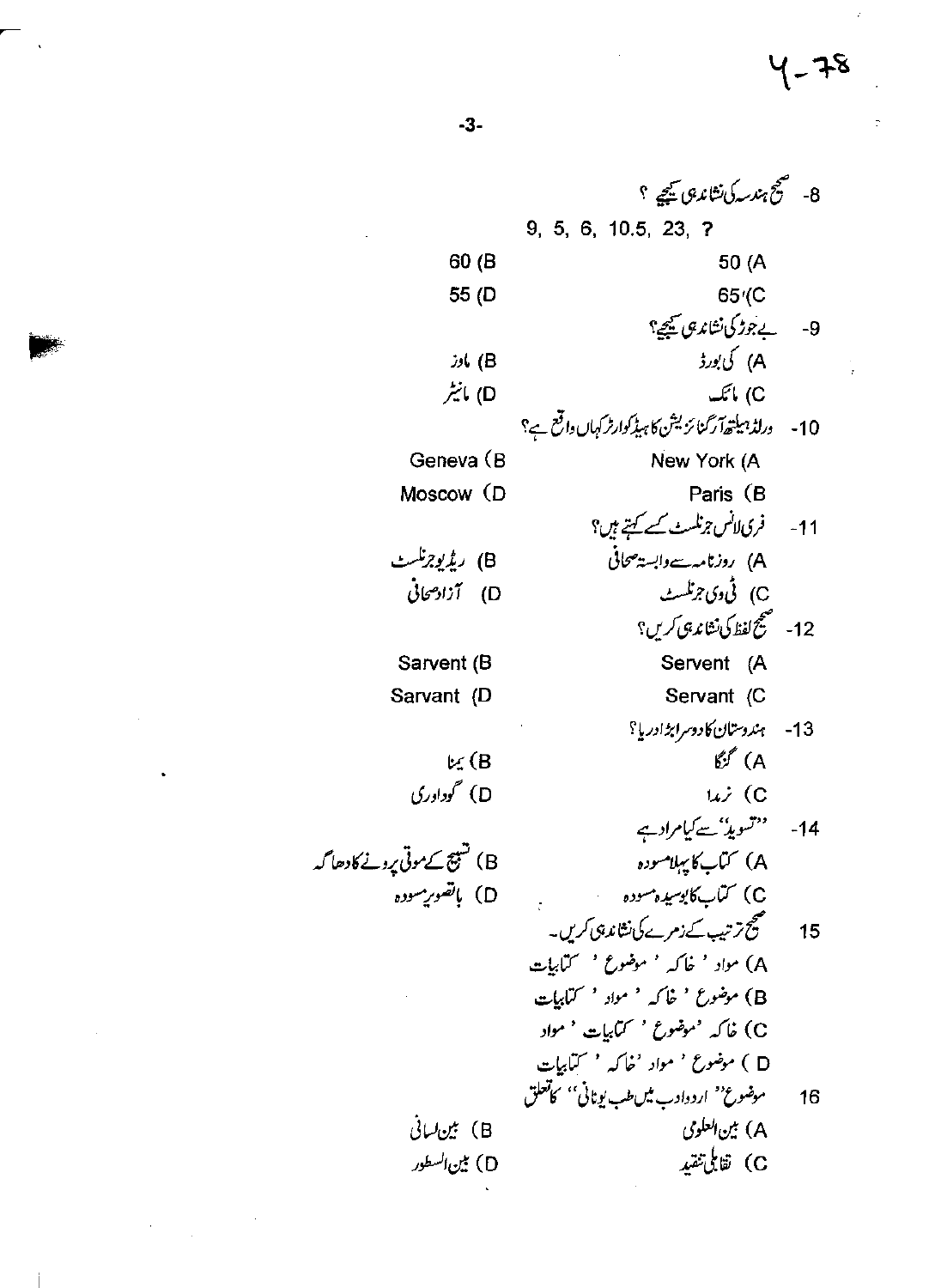# $4 - 78$

 $\frac{\partial}{\partial t}$ 

 $\ddot{\phantom{0}}$  $\sim$   $\sim$ 

l,

 $\ddot{\phantom{a}}$ 

 $\sim$   $\epsilon$ 

 $\ddot{\phantom{0}}$ 

77 17  
\n78. 
$$
2\pi
$$
 17  
\n8.  $2\pi$  18.  $3\pi$  19.  $45$ ,  $95$ ,  $177$   
\n9.  $2\pi$  10.  $1\pi$   
\n10.  $1\pi$   
\n11.  $1\pi$   
\n12.  $1\pi$   
\n13.  $1\pi$   
\n14.  $1\pi$   
\n15.  $1\pi$   
\n16.  $1\pi$   
\n17.  $3\pi$   
\n18.  $1\pi$   
\n19.  $4\pi$   
\n10.  $1\pi$   
\n11.  $1\pi$   
\n12.  $1\pi$   
\n13.  $1\pi$   
\n14.  $1\pi$   
\n15.  $1\pi$   
\n16.  $1\pi$   
\n17.  $1\pi$   
\n18.  $1\pi$   
\n19.  $1\pi$   
\n10.  $1\pi$   
\n11.  $1\pi$   
\n12.  $1\pi$   
\n13.  $1\pi$   
\n14.  $1\pi$   
\n15.  $1\pi$   
\n16.  $1\pi$   
\n17.  $1\pi$   
\n18.  $1\pi$   
\n19.  $1\pi$   
\n10.  $1\pi$   
\n11.  $1\pi$   
\n12.  $1\pi$   
\n13.  $1\pi$   
\n14.  $1\pi$   
\n15.  $1\pi$   
\n16.  $1\pi$   
\n17.  $1\pi$   
\n18.  $1\pi$   
\n19.  $1\pi$   
\n10.  $1\pi$   
\n10.  $1\pi$   
\n11.  $1\pi$   
\n12.  $1\pi$ 

 $\mathbb{R}^2$ 

l,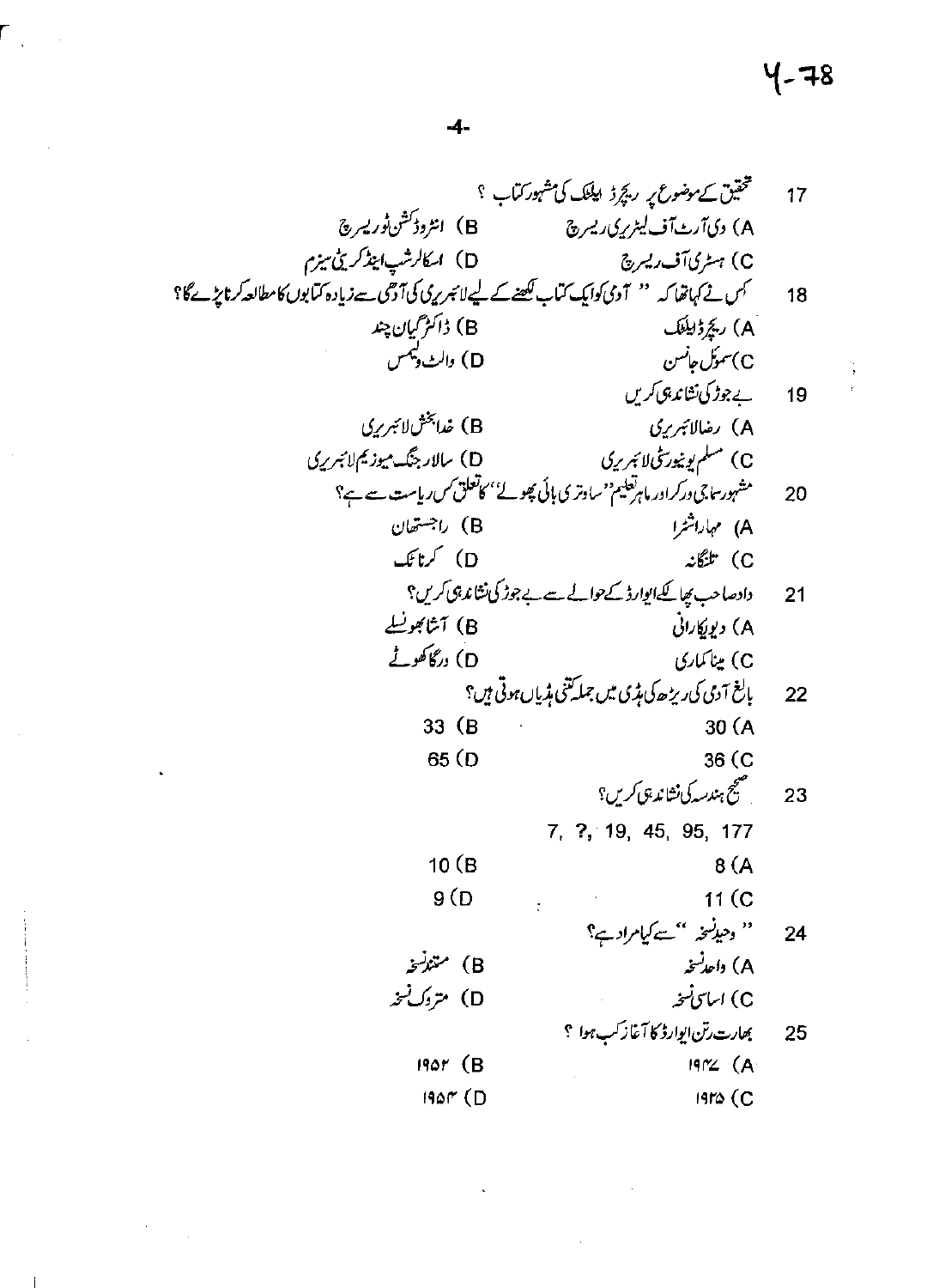تخقيقي اصطلاح ميں''دضعي'' كامطلب؟ 26  $\mathcal{C}^{\flat 2}$  (B A) وضاحتی D) تريم C) اصلي NASA ہےمراد؟ 27 National Aeronautics and Space Administration (A North American Aeronautics Association (B) National Aeronautics and Space Association (C National Agency for Space Aircraft (D '' نیشنل بوتھ ڈے '' کس دن منایاجاتا ہے؟ 28 ۱۲ (B ۳۲ (A) ۲۳ D) ۱۵ گمٹ ۲) ۱۴ فروری ماہنامہ''قومی زبان'' کا ناشر ؟ 29 B) مدھیہ یردیشاردوا کیڈی A) انجمن ترقی اردو ہند<br>C) تلنگانہ ریاستی اردوا کیڈی D) اتریردیش کلچرل سوسائی ۔<br>''بہوڈانس'' کس ریاست کا مشہورڈانس ہے۔<br>A) حجارکنڈ 30 ل کیږالا $\int_{\pi}$ D) ناگالینڈ C) آسام ىتمس الرطس فاروقى كى س كتاب كوسا بتيه أكيدمى ايوار ڈےنوازا گيا؟  $31$ B) گئی جاند تھے مرآساں A) شعرشورانگیز D) شعرٌ غير شعراورنثر C) تنقيدىافكار بھارت رتن ایوارڈ حاصل کرنے والی پہلی خاتون؟ 32 B) مدرخریبا A) اردنا آصف علی ں<br>D) لِلْمُتَّقِيَّلُ C) اندراگاندھی لوہری کس ریاست کا تہوار ہے 33  $J$ رل $B$ A) پنجاب D) تلنگانه پ C) اتر کھنڈ "A Promised Land" مس کی خودنوشت ہے؟ 34 .<br>B) جارج بش D) رونالڈریگن 35 C) د یک مثرا

D) چندر چوڑ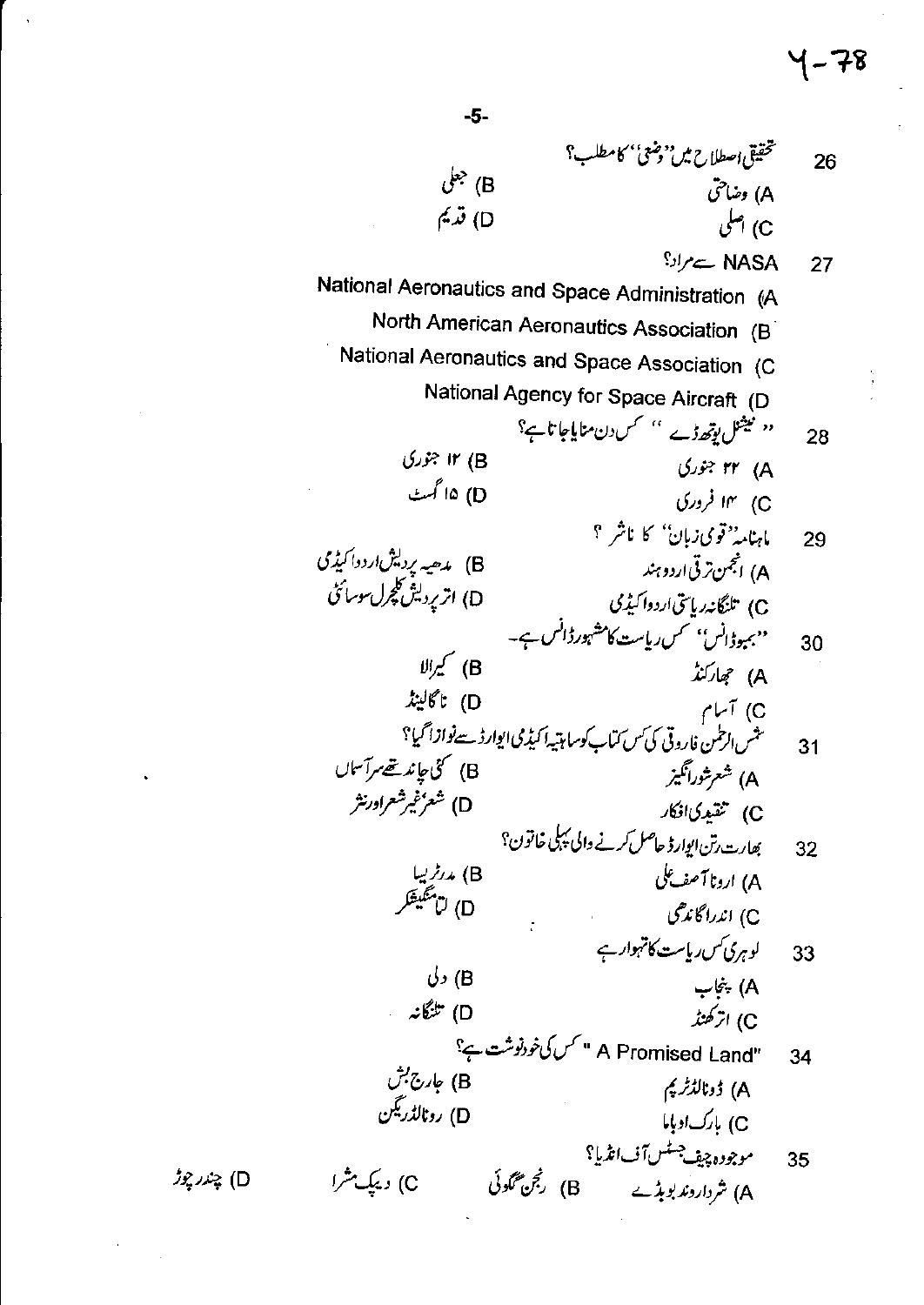حصہُ

 $35 X 1 = 35$ 

PART-B

36- اردوكاوالثراسكاٹ كے كہاجاتا ہے؟ B) مرزابادی رسوا A) پريم چند D) بېن<sup>ا</sup>ت رتن ناتھ سرشار C)غېدا<sup>ل</sup>ل<sup>ې</sup>م شرر 37- بے جوڑ کی نشان دہی کریں۔ B)انتياز على خان عرشى A) قاضي *عبد*الود و D) گيان چند C) آل احمد سرور 38- اگر ''کے'' حرف ربط ہےتو'' کہ کیاہے؟ B)حرف علت A) حرف ربط D) حرف عطف C) حرف صنعت 39- يدحفيظ جالند هري كي تصنيف نبيس ہ؟ نۇرلاز (B A) شاہنامہ!سلام D) سازادرآ داز .<br>C)سوز وساز 40- حروف پنسي کي مثال B)عبدالشكور A) <sup>ع</sup>بدالجباد D)عبدالودود C)عبدالقوي ' پیل کا گفته '' کس کےافسانوں کامجموعہ ہے؟  $-41$ B) قاضي عبدالغفار A) قاضي *عبد*الستار D)على عباس حسينى C) کرش چندر أتقق كالصل نام؟  $-42$ B) خواجه حيدر بخش A) محمرحيدر بخش D)خواجه کريم بخش C) امام بخش عصمت چغپائی کےافسانوں کامجموعہ  $-43$ B) عجیب آ دی A) سودائی D) جِھوئی موئی C) كاغذى ہے پير<sup>بي</sup>ن 44- يدس كي تحريركايك اقتباس ب؟ <sup>د د</sup>غظیم بھائی ہمیشہ بیاری <del>تھے میں لڑ کی ہ</del>ونے کی دجہ سے بھائیوں کے ساتھ نہ بھاسکتی تھی اوروہ بیاری کی دجہ سے مجبور تھے۔۔۔ انھوں نے مجھے بتایا ہے کہ لڑ کے تو تیل ہیں تم ہیل کیوں بنو۔ پڑ ھائی میں تم ان سے گرلود ہاں تم انہیں مارلوگی'' B) داجدة<br>ب A) قرةالعين حيدر D) نگار<br>شهر C)عصمت چغتائی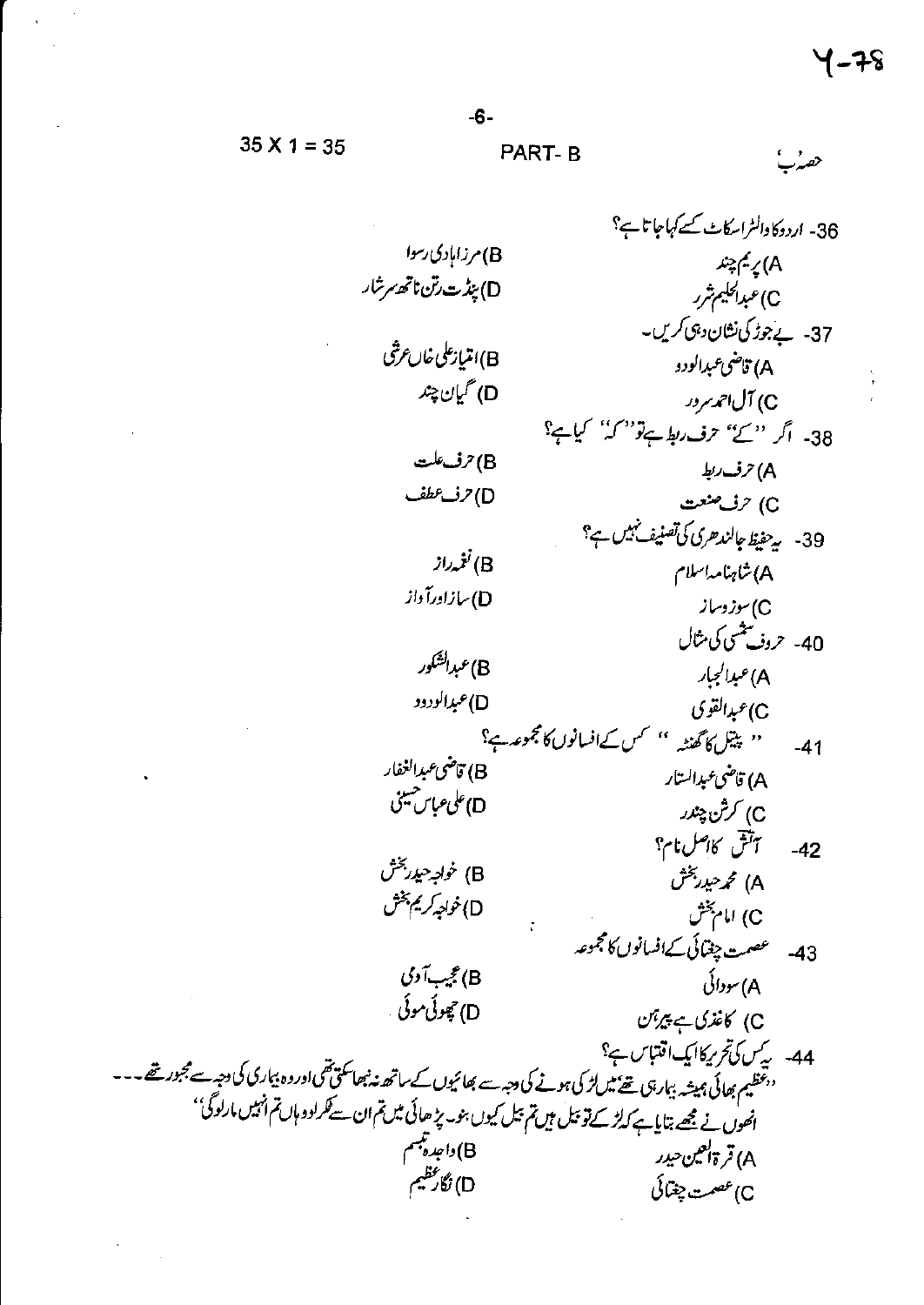45- يداقبال تتين كےافسانوں كالمجموعة نيس ہے A)اجلی پر چھائیاں B) خالی پٹاریوں کا مداری D) چەاغ تې<sub>م</sub>داماں C) نيچاہواالجم 46- نادك<sup>ر،</sup> ذات تريف بهس كي تحقيق ہ؟ B) اسلم حجازی (A) پريم چند ا (A) پر می چند<br>(C) مرزامحه بادی رسوا D) عبداللیم شرر 47- ترقی پندتجریک کے بانیوں کے صحیح زمرہ کی نشاندہی کریں۔ A) ملک راج آنندُ ڈاکٹر گھو*ش*ُ پرمودسین گپتا' محم**ردین تا** ثیرُ سجادظہیر B) ملک راج آنندُ ڈاکٹر گھوشُ' پرمودسین گپتا' محمددین تاثیرُ رضیہ سجادطہیر C) تلك راج آنند' ڈاکٹر گھو*ژ*' برمودسین گپتا' محمددین تاثیر' سجادظہیر D) ڈاکٹر گھوژن' پرمودسین گپتا' محمدد ین تاثیرٴ سجادظہیرٗ پر <sup>م</sup> چند محاورہ کمل کیجیے۔  $-48$ جس کا کام اس کو۔۔۔۔  $\mathbb{Z}$ ب (A (B ساب  $\mathcal{E}(D)$ C) ساڻھے عبدل بېجايوري کې شنوي  $-49$ A)قصەبەنظىر B) يوسف زليخا D) جنت ينگھار C) ابراہیم نامہ شعركمل تيجير  $-50$ ىيەجنت مىبارك رہے زاہدوں كو B) مری سادگی دیگیرکیاجا ہتا ہوں A) بڑانےادبہوں مزاجا ہتا ہوں D) وجي لن تراني سناجاٍ بهتا ہوں C) كەمىن آپ كاسامنا چاہتا ہوں ''داستانِ ادب حیدرآباد' مکس کی تصنیف ہے؟  $-51$ B) نصيرالدين ہاڻمي A) مولوی عبدالحق D) ڈاکٹرمحیالدین قادری زور C) عبدالقادر سروری ىيەر شەكاجزىن<u>ىل ب</u>  $-52$  $\mathcal{A}^{\uparrow}(B)$  $\mathcal{R}$  (A C) بنگ D) دعا یڈورٹ ولیم کالج کی داستان نہیں ہے۔  $-53$ A)طوطا کہائی B) پادہول کام کندلا D) گلشن نوبرار<br>D) گلشن نوبرار C) نثر بےنظیر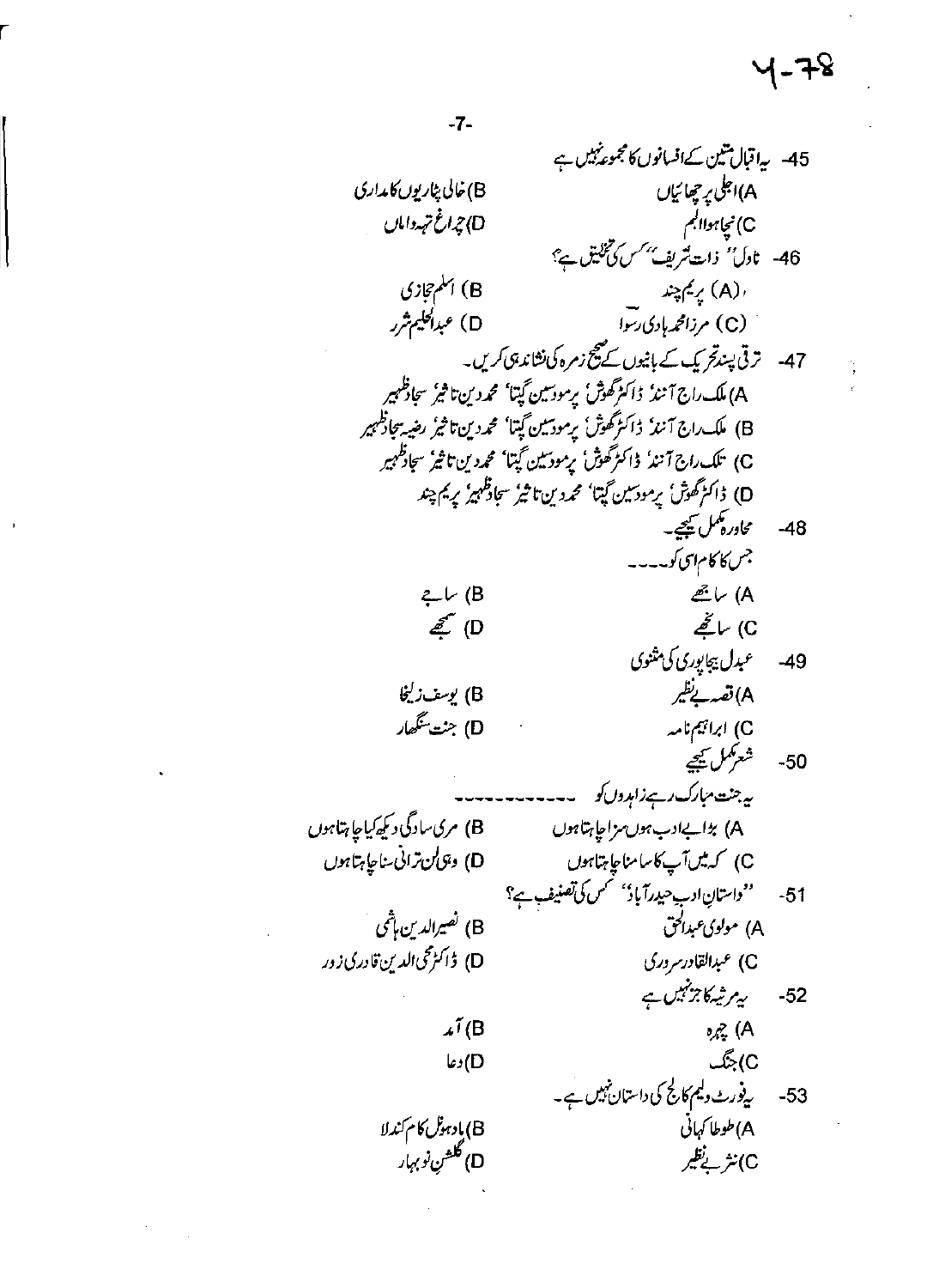# ५ - 78

54- شالى بىندكاي بىلا اردواخبار B) دېڭى ار دواخپار A)اخبار جام جہاں نما D) بنارس گز ب C) قر آن السعد ين 55- تثر مرجز وہنثر ہے جس میں B) وزن نه بهوګر قافيه بو A) دز نادرقافیه بو C)دزن ہونگرقافیہ نہ ہو D) نەدزن بوينەقافيە '' کیوڑے کابن'' کس کی تصنیف ہے؟  $-56$ B)سليمان خطيب A) سليمان *ادي*ب D)خطيب الدين خطيب (C) سليمان اديب 57- يەجەزى ئىشاندى*تى كري*پ (B)علی سردارجعفری ۔ ارود A) مخدوم ۔ انتظار (D) جوش ۔ ساون کےسال (C)فیض ۔ رقیب سے 58- ''ایک دن بیٹھ بیٹھ پہ بات اپنے دھیان میں چڑھآئی کہ کوئی کہانی ایسی کیے جس میں ہندی حیث اور کسی بولی کی پٹ نہ ملے ادرگنواری بولی اس کے پچ نہ ہو'' کس مصنف نے ابنی تصنیف سے متعلق بہ پکھاتھا؟ B)انشاالله خال انشاء A) میرامن C)څخ مُمربخش بېجور<br>C) D) بني زائن جهاں كۈن ئى<sup>م</sup>ىنىۋى قصەدرقصەكى ئىنيك مىں ك<sup>ى</sup>ھى گ<sup>ى</sup>ك  $-59$ A)قفسي<sup>ىشت</sup>رى B) پھول بن D)سيف الملوك وبديع الجمال C)من لگن دىنى كانامورقصيده نگار؟  $-60$ B) قلى قطىب شاه A) نفرتی D<sup>حس</sup>ن ثوتي C) د لی اورتگ آبادی یے جوڑ کی نشان دہی کریں۔  $-61$ B)ايى باندى ايى پىتى  $\mathcal{N}(\mathsf{A})$ C) قص ناتمام D)گريز چکېت کاصل نام؟  $-62$ B) بنڈت کرش نارائن A) بينه ست برج نارائن C) پیڈت برج شکرنارائن D) بنڈت برج نارائن چودھری الطاف حسين حالي كي پيدائش  $-63$  $f$  $A2r$   $(A$ ۶۱۸۳۷(B  $AAT(D)$  $f$  $\Lambda$ ro (C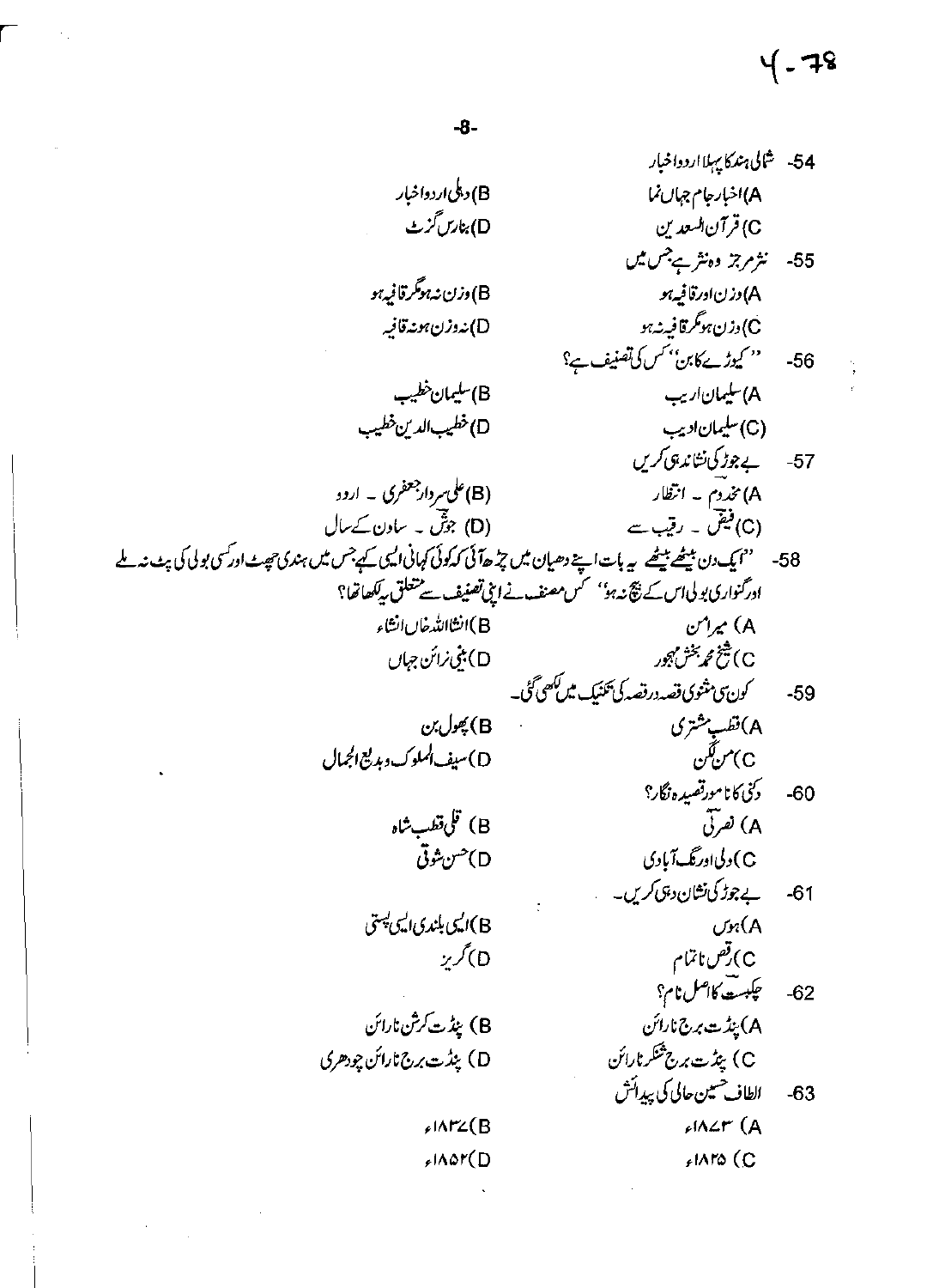$Y - 78$ 

 $\frac{1}{\pi}$ 

 $\frac{1}{2}$  .

 $\mathcal{O}(\mathcal{C})$ 

 $\label{eq:2.1} \frac{1}{2} \int_{\mathbb{R}^3} \frac{1}{2} \int_{\mathbb{R}^3} \frac{1}{2} \left( \frac{1}{2} \int_{\mathbb{R}^3} \frac{1}{2} \int_{\mathbb{R}^3} \frac{1}{2} \int_{\mathbb{R}^3} \frac{1}{2} \int_{\mathbb{R}^3} \frac{1}{2} \int_{\mathbb{R}^3} \frac{1}{2} \int_{\mathbb{R}^3} \frac{1}{2} \int_{\mathbb{R}^3} \frac{1}{2} \int_{\mathbb{R}^3} \frac{1}{2} \int_{\$ 

 $\label{eq:2.1} \frac{1}{\sqrt{2}}\int_{\mathbb{R}^3}\frac{1}{\sqrt{2}}\left(\frac{1}{\sqrt{2}}\right)^2\frac{1}{\sqrt{2}}\left(\frac{1}{\sqrt{2}}\right)^2\frac{1}{\sqrt{2}}\left(\frac{1}{\sqrt{2}}\right)^2\frac{1}{\sqrt{2}}\left(\frac{1}{\sqrt{2}}\right)^2.$ 

 $\mathbb{R}^2$ 

 $\label{eq:2.1} \frac{1}{\sqrt{2\pi}}\frac{1}{\sqrt{2\pi}}\left(\frac{1}{\sqrt{2\pi}}\right)^{2/3}\frac{1}{\sqrt{2\pi}}\left(\frac{1}{\sqrt{2\pi}}\right)^{2/3}\frac{1}{\sqrt{2\pi}}\left(\frac{1}{\sqrt{2\pi}}\right)^{2/3}\frac{1}{\sqrt{2\pi}}\left(\frac{1}{\sqrt{2\pi}}\right)^{2/3}\frac{1}{\sqrt{2\pi}}\frac{1}{\sqrt{2\pi}}\frac{1}{\sqrt{2\pi}}\frac{1}{\sqrt{2\pi}}\frac{1}{\sqrt{2\pi}}\frac{1}{\sqrt$ 

 $\mathcal{L}^{\text{max}}_{\text{max}}$  , where  $\mathcal{L}^{\text{max}}_{\text{max}}$ 

 $\label{eq:2} \frac{1}{\sqrt{2}}\sum_{i=1}^n\frac{1}{\sqrt{2}}\sum_{j=1}^n\frac{1}{j!}\sum_{j=1}^n\frac{1}{j!}\sum_{j=1}^n\frac{1}{j!}\sum_{j=1}^n\frac{1}{j!}\sum_{j=1}^n\frac{1}{j!}\sum_{j=1}^n\frac{1}{j!}\sum_{j=1}^n\frac{1}{j!}\sum_{j=1}^n\frac{1}{j!}\sum_{j=1}^n\frac{1}{j!}\sum_{j=1}^n\frac{1}{j!}\sum_{j=1}^n\frac{1}{j!}\sum_{j=1}^$